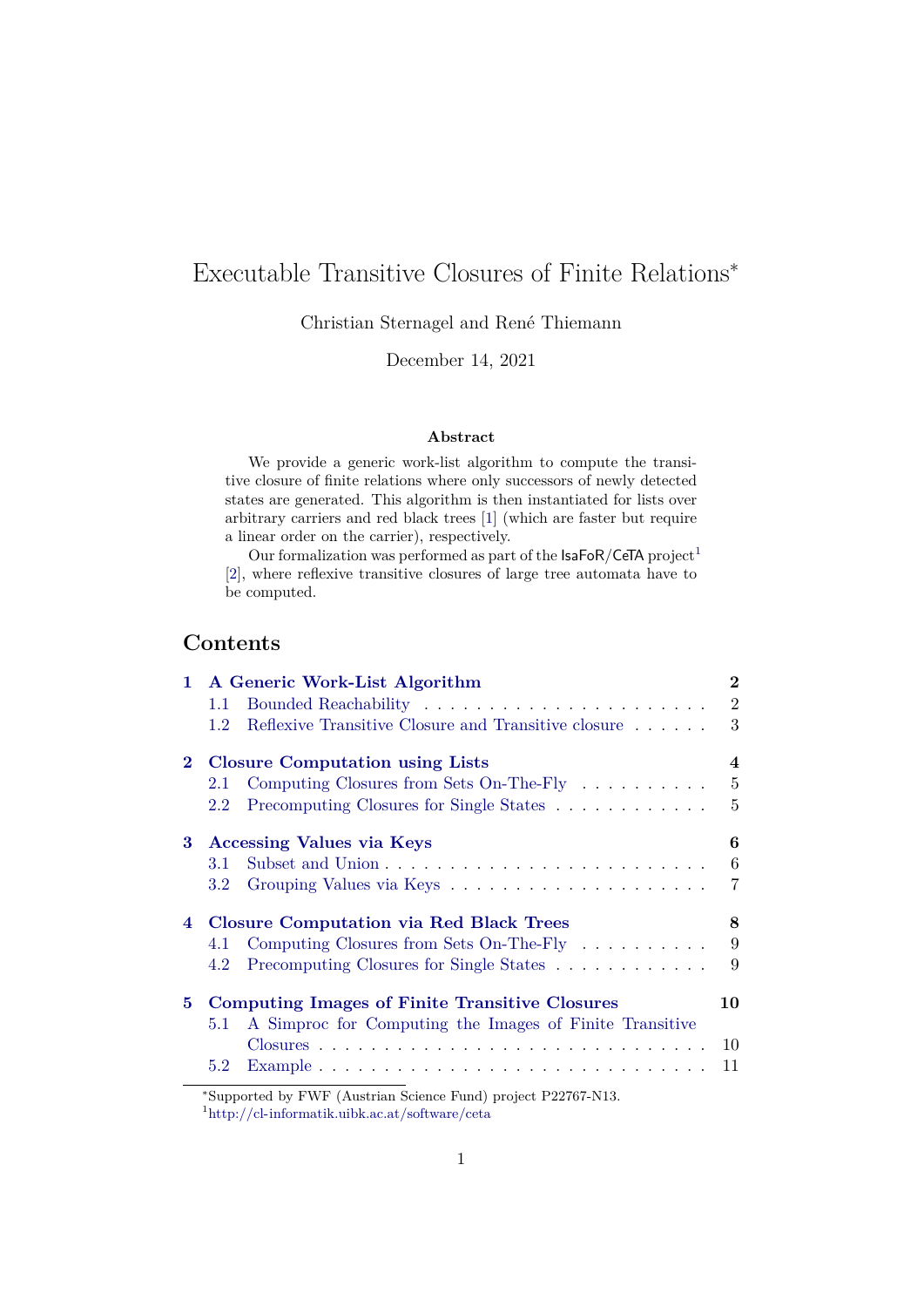### <span id="page-1-0"></span>**1 A Generic Work-List Algorithm**

**theory** *Transitive-Closure-Impl* **imports** *Main* **begin**

Let R be some finite relation. We start to present a standard worklist algorithm to compute all elements that are reachable from some initial set by at most *n* R-steps. Then, we obtain algorithms for the (reflexive) transitive closure from a given starting set by exploiting the fact that for finite relations we have to iterate at most *card R* times. The presented algorithms are generic in the sense that the underlying data structure can freely be chosen, you just have to provide certain operations like union, membership, etc.

#### <span id="page-1-1"></span>**1.1 Bounded Reachability**

We provide an algorithm *relpow-impl* that computes all states that are reachable from an initial set of states *new* by at most *n* steps. The algorithm also stores a set of states that have already been visited *have*, and then show, do not have to be expanded a second time. The algorithm is parametric in the underlying data structure, it just requires operations for union and membership as well as a function to compute the successors of a list.

#### **fun**

*relpow-impl* ::  $('a list \Rightarrow 'a list) \Rightarrow$  $(a \text{ list } \Rightarrow 'b \Rightarrow 'b) \Rightarrow (a \Rightarrow 'b \Rightarrow bool) \Rightarrow 'a \text{ list } \Rightarrow 'b \Rightarrow nat \Rightarrow 'b$ **where** *relpow-impl succ un memb new have*  $0 =$  *un new have relpow-impl succ un memb new have* (*Suc m*) =  $(if new = [] then have$ *else let maybe* = *succ new*;  $have' = un new have;$  $new' = filter (\lambda n. \neg memb n have') may be$  $\int$ *in relpow-impl succ un memb new' have' m*)

We need to know that the provided operations behave correctly.

**locale** *set-access* = **fixes**  $un :: 'a list \Rightarrow 'b \Rightarrow 'b$ and *set-of*  $\therefore$  'b  $\Rightarrow$  'a set **and**  $memb :: 'a \Rightarrow 'b \Rightarrow bool$ and  $empty:: 'b$ **assumes** *un*: *set-of* (*un as bs*) = *set as*  $\cup$  *set-of bs* **and** *memb*: *memb a bs*  $\longleftrightarrow$  (*a*  $\in$  *set-of bs*) and *empty*: *set-of empty* = {}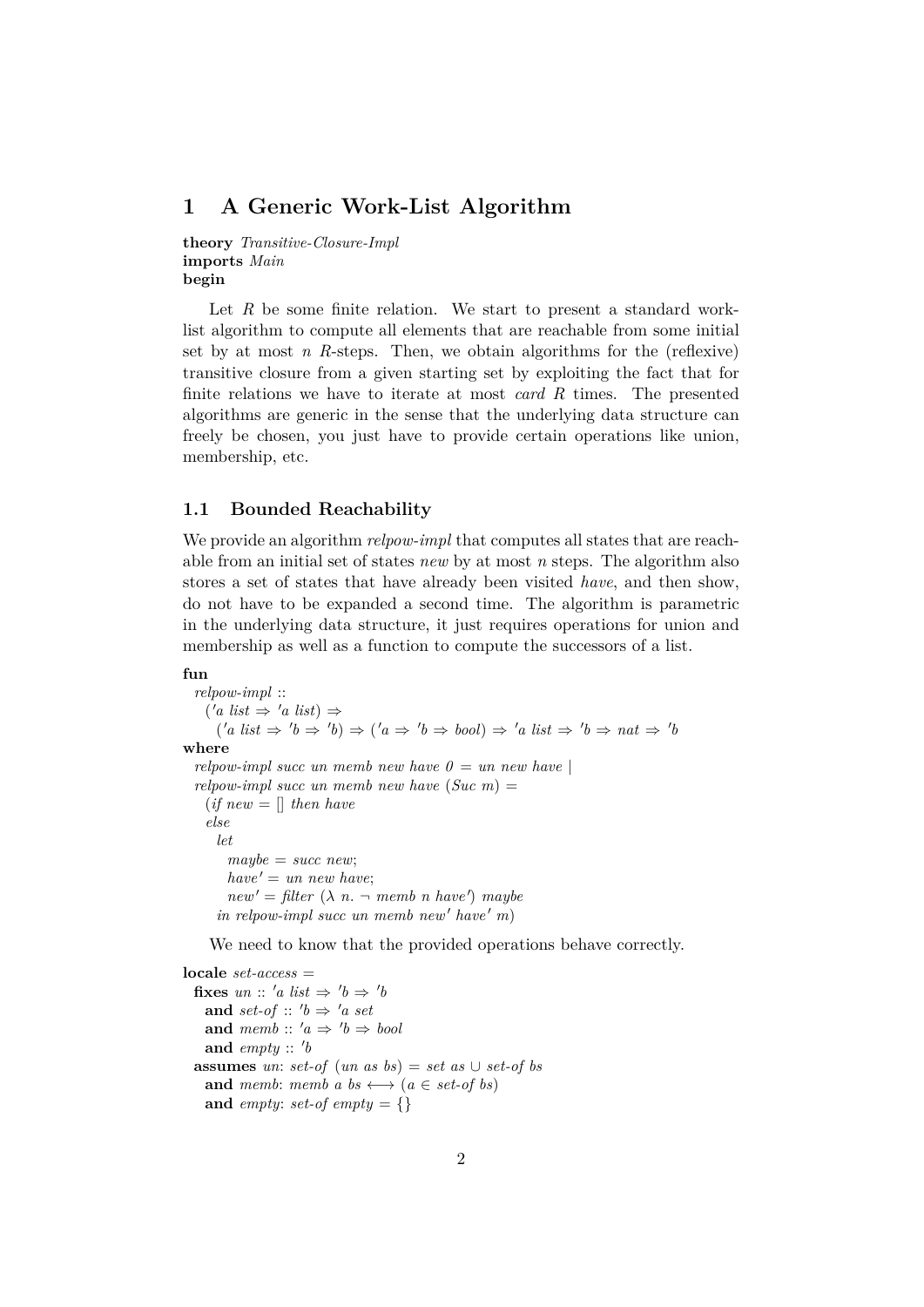**locale** *set-access-succ* = *set-access un* **for** *un* :: '*a list*  $\Rightarrow$  '*b*  $\Rightarrow$  '*b* + **fixes**  $succ$  :: 'a list  $\Rightarrow$  'a list **and**  $rel: (a \times a)$  *set* **assumes** *succ*: *set* (*succ as*) = { $b \in \mathbb{R}$  *a* ∈ *set as.* (*a, b*) ∈ *rel*} **begin**

#### **abbreviation**  $relpow-i \equiv relpow-impl succ$  un memb

What follows is the main technical result of the *relpow-impl* algorithm: what it computes for arbitrary values of *new* and *have*.

**lemma** *relpow-impl-main*:  $set-of$  (*relpow-i new have n*) =  ${b \mid a \mid b \mid m \in se}$  *a*  $\in$  *set new*  $\wedge m \leq n \wedge (a, b) \in (rel \cap \{(a, b) \mid b \notin se \cup of \}$ *^^ m*} ∪ *set-of have* (**is**  $?l$  new have  $n = ?r$  new have n)  $\langle proof \rangle$ 

From the previous lemma we can directly derive that *relpow-impl* works correctly if *have* is initially set to *empty*

```
lemma relpow-impl:
```
*set-of* (*relpow-i new empty n*) = {*b* | *a b m. a*  $\in$  *set new*  $\wedge$  *m*  $\leq$  *n*  $\wedge$  (*a, b*)  $\in$  *rel ^^ m*}  $\langle proof \rangle$ 

**end**

#### <span id="page-2-0"></span>**1.2 Reflexive Transitive Closure and Transitive closure**

Using *relpow-impl* it is now easy to obtain algorithms for the reflexive transitive closure and the transitive closure by restricting the number of steps to the size of the finite relation. Note that *relpow-impl* will abort the computation as soon as no new states are detected. Hence, there is no penalty in using this large bound.

#### **definition**

*rtrancl-impl* ::  $((a \times a)$  *list*  $\Rightarrow 'a$  *list*  $\Rightarrow 'a$  *list*)  $\Rightarrow$  $(a \text{ list } \Rightarrow 'b \Rightarrow 'b) \Rightarrow ('a \Rightarrow 'b \Rightarrow bool) \Rightarrow 'b \Rightarrow ('a \times 'a) \text{ list } \Rightarrow 'a \text{ list } \Rightarrow 'b$ **where** *rtrancl-impl gen-succ un memb emp rel* = (*let succ* = *gen-succ rel*;  $n =$  *length rel*  $in \ (\lambda \ as. \ relpow\text{-}impl \ succ \ un \ memb \ as \ emp \ n))$ 

**definition**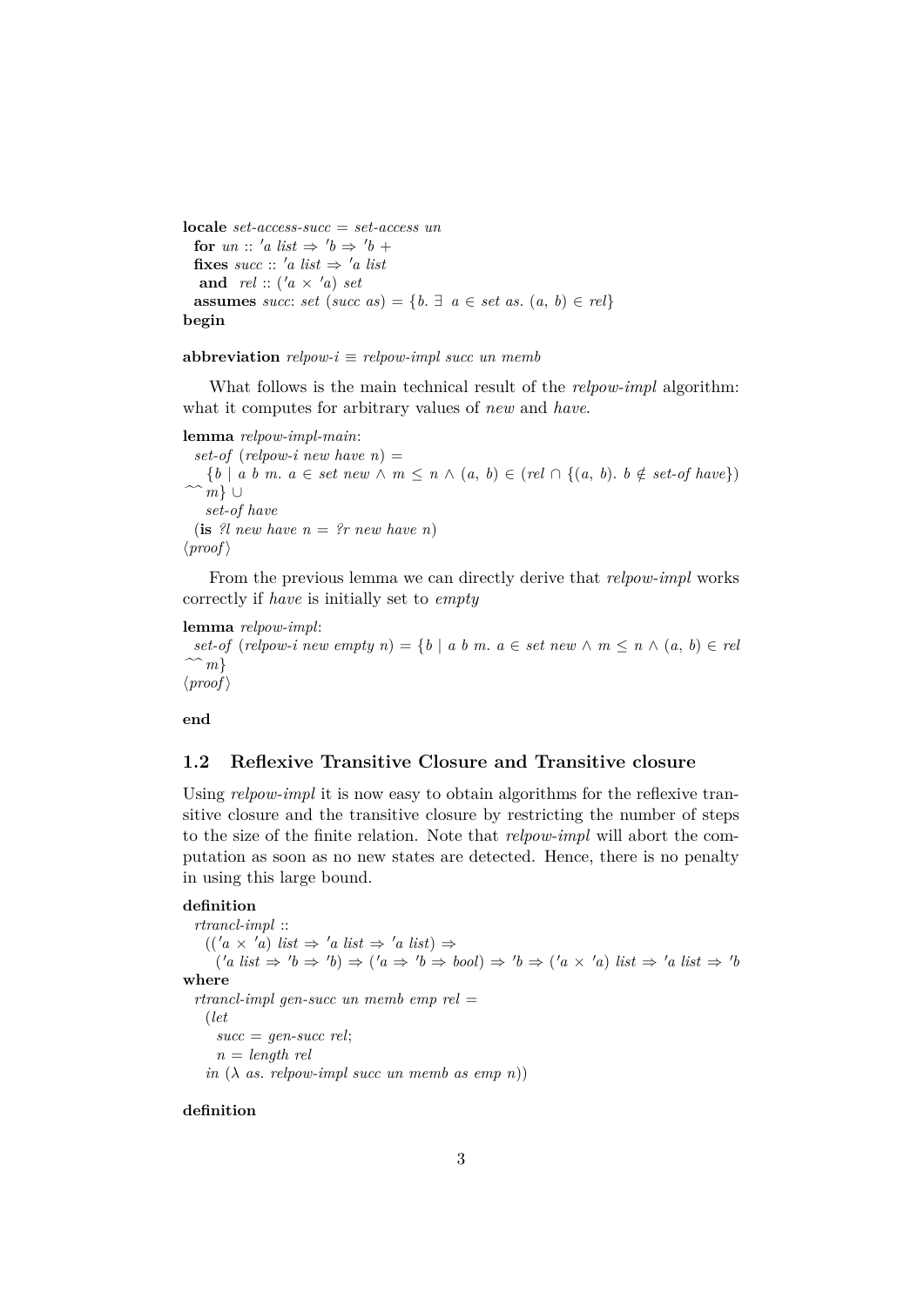*trancl-impl* ::

 $((a \times a)$  *list*  $\Rightarrow 'a$  *list*  $\Rightarrow 'a$  *list*)  $\Rightarrow$ 

 $(a \text{ list } \Rightarrow 'b \Rightarrow 'b) \Rightarrow ('a \Rightarrow 'b \Rightarrow bool) \Rightarrow 'b \Rightarrow ('a \times 'a) \text{ list } \Rightarrow 'a \text{ list } \Rightarrow 'b$ **where**

*trancl-impl gen-succ un memb emp rel* = (*let*  $succ = qen-succ rel;$ 

 $n =$  *length rel* 

 $in \ (\lambda \ as. \ relpow-impl \ succ \ un \ memb \ (succ \ as) \ emp \ n))$ 

The soundness of both *rtrancl-impl* and *trancl-impl* follows from the soundness of *relpow-impl* and the fact that for finite relations, we can limit the number of steps to explore all elements in the reflexive transitive closure.

**lemma** *rtrancl-finite-relpow*:

 $(a, b) \in (set \ rel)^* \longleftrightarrow (\exists n \le length \ rel. (a, b) \in set \ rel \n\infty n)$  (**is**  $?l = ?r$ )  $\langle proof \rangle$ 

**locale** *set-access-gen* = *set-access un*

**for** *un* :: '*a list*  $\Rightarrow$  '*b*  $\Rightarrow$  '*b* + **fixes** *gen-succ* :: (' $a \times a$ ) *list*  $\Rightarrow$  ' $a$  *list*  $\Rightarrow$  ' $a$  *list* **assumes** *gen-succ: set* (*gen-succ rel as*) = { $b. \exists a \in set as.$  ( $a, b$ )  $\in set rel$ }

**begin**

**abbreviation**  $r$ *trancl-i*  $\equiv$   $r$ *trancl-impl gen-succ un memb empty* **abbreviation**  $\text{truncl-}i \equiv \text{trancl-}i$  *trancl-impl gen-succ un memb empty* 

**lemma** *rtrancl-impl*:  $set-of$  ( $r$ *trancl-i rel as*) = { $b$ . ( $\exists$  *a*  $\in$  *set as*. (*a*, *b*)  $\in$  (*set rel*)<sup>\*</sup>)}  $\langle proof \rangle$ 

**lemma** *trancl-impl*: *set-of* (*trancl-i rel as*) = {*b*. (∃ *a* ∈ *set as*. (*a*, *b*) ∈ (*set rel*)<sup>+</sup>)}  $\langle proof \rangle$ 

**end**

**end**

# <span id="page-3-0"></span>**2 Closure Computation using Lists**

**theory** *Transitive-Closure-List-Impl* **imports** *Transitive-Closure-Impl* **begin**

We provide two algorithms for the computation of the reflexive transitive closure which internally work on lists. The first one (*rtrancl-list-impl*) computes the closure on demand for a given set of initial states. The second one (*memo-list-rtrancl*) precomputes the closure for each individual state, stores the result, and then only does a look-up.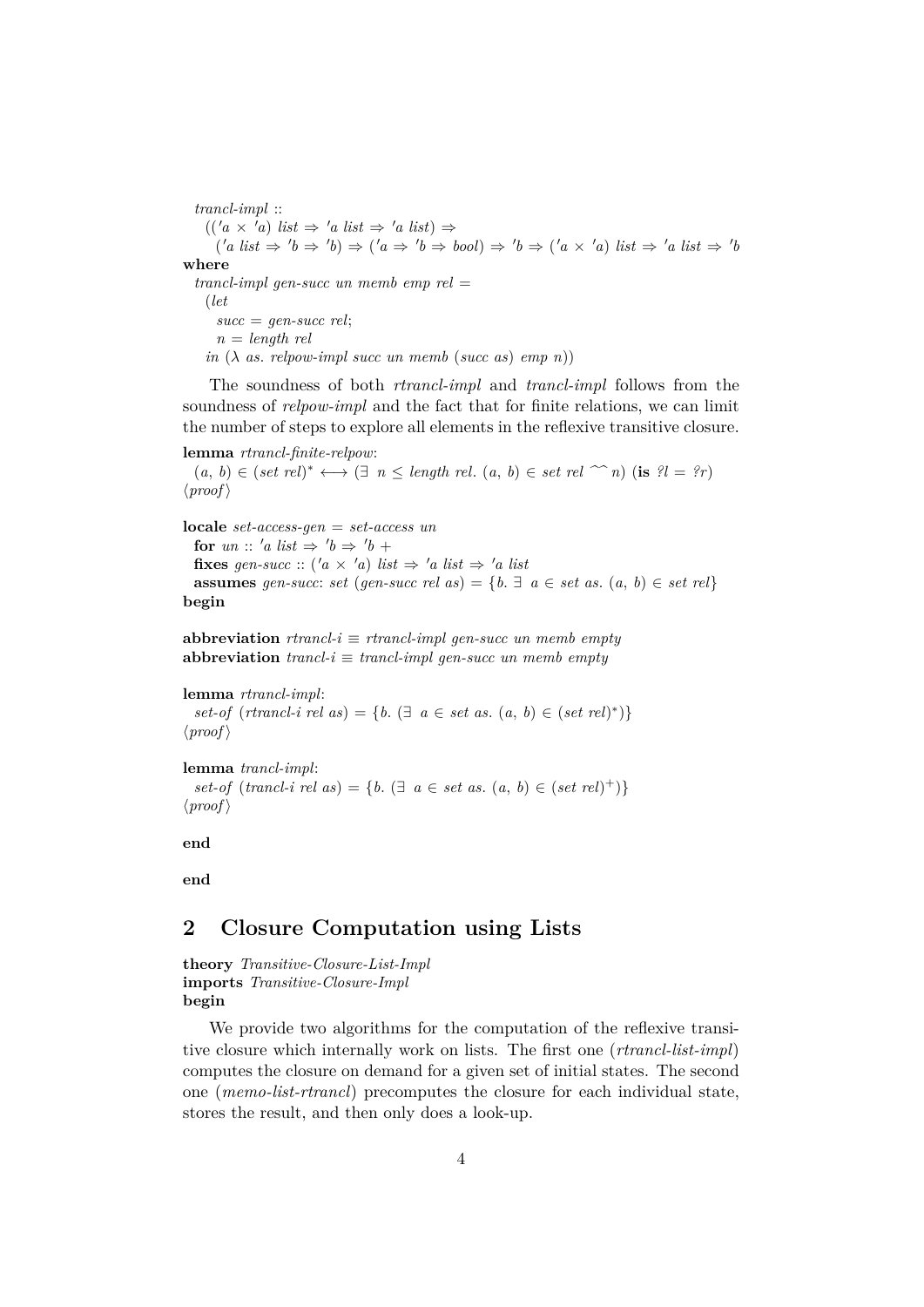For the transitive closure there are the corresponding algorithms *trancl-list-impl* and *memo-list-trancl*.

### <span id="page-4-0"></span>**2.1 Computing Closures from Sets On-The-Fly**

The algorithms are based on the generic algorithms *rtrancl-impl* and *trancl-impl* instantiated by list operations. Here, after computing the successors in a straightforward way, we use *remdups* to not have duplicates in the results. Moreover, also in the union operation we filter to those elements that have not yet been seen. The use of *filter* in the union operation is preferred over *remdups* since by construction the latter set will not contain duplicates.

**definition** *rtrancl-list-impl* :: (' $a \times a$ ) *list*  $\Rightarrow$  ' $a$  *list*  $\Rightarrow$  ' $a$  *list* **where**

*rtrancl-list-impl* = *rtrancl-impl*  $(\lambda \ r \ as. \ r**endups** \ (map \ snd \ (filter \ (\lambda \ (a, b). \ a \in set \ as) \ r))))$  $(\lambda \ \text{xs} \ \text{ys.} \ \text{(filter } (\lambda \ \text{x.} \ \text{x} \notin \text{set} \ \text{ys}) \ \text{xs}) \ @ \ \text{ys})$  $(\lambda \ x \ xs. \ x \in set \ xs)$  $\Box$ 

**definition** *trancl-list-impl* :: (' $a \times a$ ) *list*  $\Rightarrow$  ' $a$  *list*  $\Rightarrow$  ' $a$  *list* **where** *trancl-list-impl* = *trancl-impl*  $(\lambda \, r \, as. \,remdups \, (map \, end \, (filter \, (\lambda \, (a, b), a \in set \, as) \, r)))$  $(\lambda \text{ xs }\text{ ys. } (\text{filter } (\lambda \text{ x. } x \notin \text{set } \text{ ys}) \text{ xs}) \text{ @ }\text{ ys})$  $(\lambda \ x \ xs. \ x \in set \ xs)$  $\prod$ 

**lemma** *rtrancl-list-impl*: *set* (*rtrancl-list-impl r as*) = { $b \in \mathbb{R}$  *a*  $\in$  *set as.*  $(a, b) \in (set r)^*$ }  $\langle proof \rangle$ 

```
lemma trancl-list-impl:
```
*set* (*trancl-list-impl r as*) = { $b$ .  $\exists$   $a \in set$  *as*. ( $a, b$ )  $\in (set r)^{+}$ }  $\langle proof \rangle$ 

### <span id="page-4-1"></span>**2.2 Precomputing Closures for Single States**

Storing all relevant entries is done by mapping all left-hand sides of the relation to their closure. To avoid redundant entries, *remdups* is used.

**definition** memo-list-rtrancl ::  $(a \times a)$  list  $\Rightarrow (a \Rightarrow a$  list) **where** *memo-list-rtrancl r* = (*let*  $tr = \,r$ *trancl-list-impl r*;  $rm = map (\lambda a. (a, tr [a])) ((remdups \circ map fst) r)$ *in* (λ*a*. *case map-of rm a of*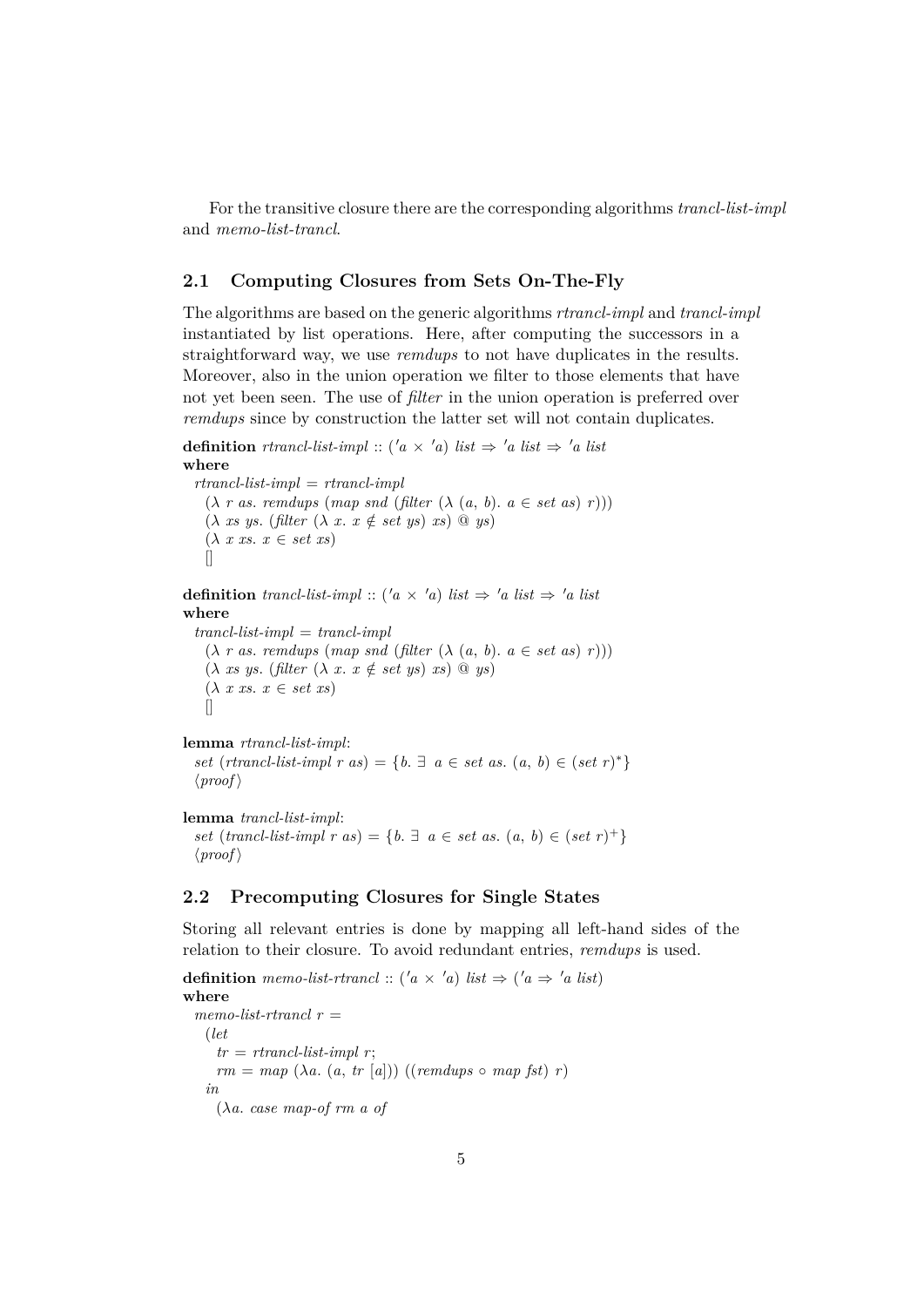$None \Rightarrow [a]$ | *Some as*  $\Rightarrow$  *as*))

```
lemma memo-list-rtrancl:
```
*set* (*memo-list-rtrancl r a*) = {*b*.  $(a, b) \in (set r)^*$ } (**is**  $?l = ?r$ )  $\langle proof \rangle$ 

**definition** memo-list-trancl :: ('a × 'a) list  $\Rightarrow$  ('a  $\Rightarrow$  'a list) **where**  $$ (*let*  $tr = trancl-list-impl$  r;

 $rm = map (\lambda a. (a, tr [a])) ((remdups \circ map fst) r)$ *in* (λ*a*. *case map-of rm a of*  $None \Rightarrow$ | *Some as*  $\Rightarrow$  *as*))

#### **lemma** *memo-list-trancl*:

*set* (*memo-list-trancl r a*) = {*b*. (*a*, *b*)  $\in$  (*set r*)<sup>+</sup>} (**is** ?*l* = ?*r*)  $\langle proof \rangle$ 

**end**

# <span id="page-5-0"></span>**3 Accessing Values via Keys**

**theory** *RBT-Map-Set-Extension* **imports** *Collections*.*RBTMapImpl Collections*.*RBTSetImpl Matrix*.*Utility* **begin**

We provide two extensions of the red black tree implementation.

The first extension provides two convenience methods on sets which are represented by red black trees: a check on subsets and the big union operator.

The second extension is to provide two operations *elem-list-to-rm* and *rm-set-lookup* which can be used to index a set of values via keys. More precisely, given a list of values of type  $\prime v$  and a key function of type  $\prime v$  $\Rightarrow$  'k, *elem-list-to-rm* will generate a map of type 'k  $\Rightarrow$  'v set. Then with *rs-set-lookup* we can efficiently access all values which match a given key.

### <span id="page-5-1"></span>**3.1 Subset and Union**

For the subset operation  $r \subseteq s$  we provide two implementations. The first one ( $rs\text{-}subset$ ) traverses over  $r$  and then performs membership tests  $\in s$ . Its complexity is  $\mathcal{O}(|r| \cdot log(|s|))$ . The second one (*rs-subset-list*) generates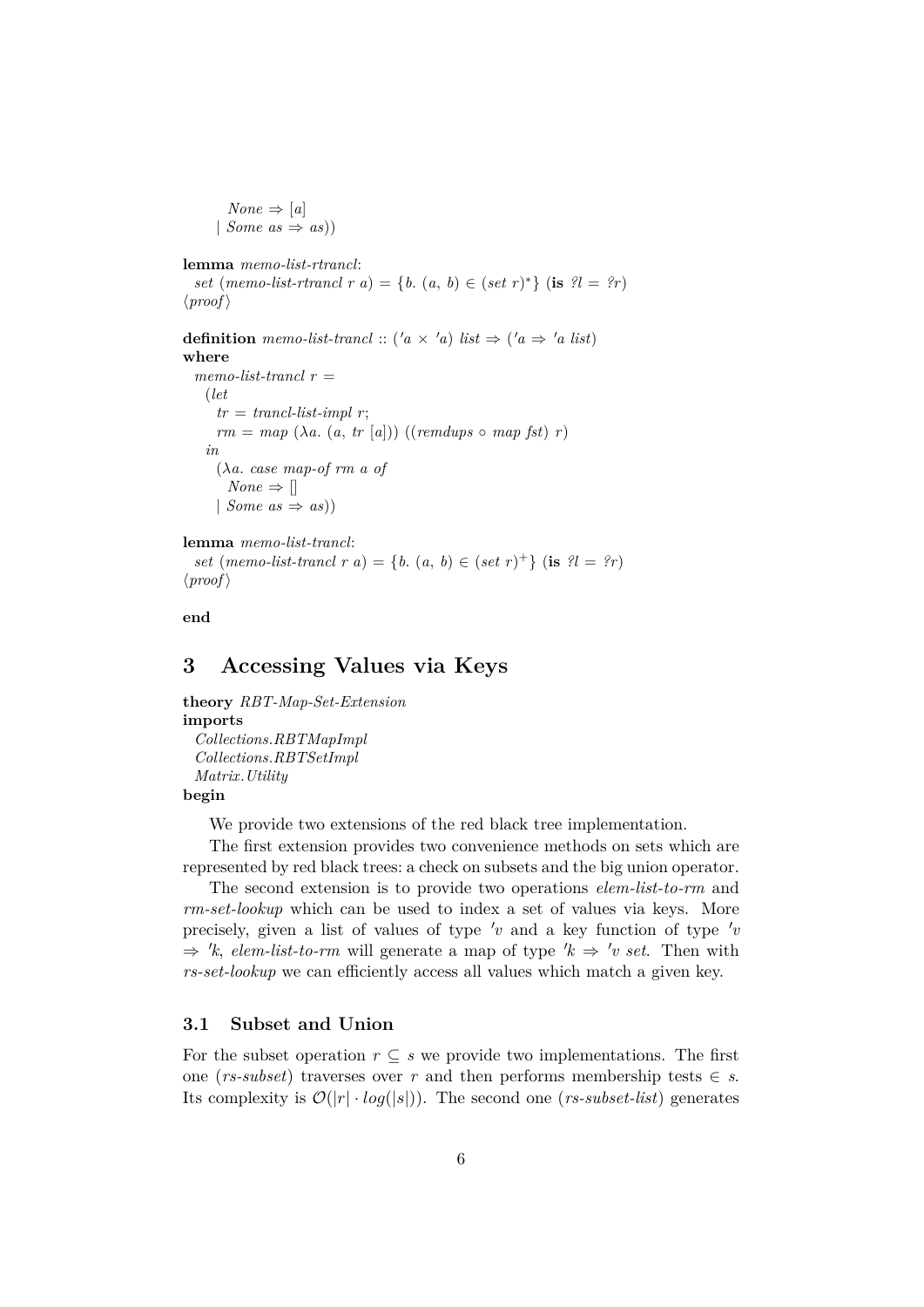sorted lists for both *r* and *s* and then linearly checks the subset condition. Its complexity is  $\mathcal{O}(|r| + |s|)$ .

As union operator we use the standard fold function. Note that the order of the union is important so that new sets are added to the big union.

```
definition rs-subset :: ('a :: linorder) rs \Rightarrow 'a rs \Rightarrow 'a option
where
  rs-subset as bs = rs.iteratei
    as
    (\lambda \text{ maybe. case maybe of None} \Rightarrow \text{True} | \text{Some} \Rightarrow \text{False})(λ a -. if rs.memb a bs then None else Some a)
    None
lemma rs-subset [simp]:
  rs\text{-}subset as bs as bs = None \longleftrightarrow rs.\alpha \text{ as } \subseteq rs.\alpha \text{ bs}\langle proof \rangledefinition rs-subset-list :: ('a :: linorder) rs \Rightarrow 'a rs \Rightarrow 'a option
where
  rs-subset-list as bs = sorted-list-subset (rs.to-sorted-list as) (rs.to-sorted-list bs)
lemma rs-subset-list [simp]:
  rs-subset-list as bs = None \longleftrightarrow rs.\alpha as \subseteq rs.\alpha bs\langle proof \rangledefinition rs-Union :: ('q :: linorder) rs list \Rightarrow 'q rswhere
  rs\text{-}Union = fold rs. union (rs. empty ())
```
**lemma** *rs-Union* [*simp*]:  $rs.\alpha$  (*rs*-*Union qs*) =  $\bigcup$  (*rs.α ' set qs*)  $\langle proof \rangle$ 

### <span id="page-6-0"></span>**3.2 Grouping Values via Keys**

The functions to produce the index (*elem-list-to-rm*) and the lookup function (*rm-set-lookup*) are straight-forward, however it requires some tedious reasoning that they perform as they should.

```
fun elem-list-to-rm :: ('d \Rightarrow 'k :: linorder) \Rightarrow 'd list \Rightarrow ('k, 'd list) rm
where
 elem-list-to-rm key [] = rm.empty ()elementist-to-rm key (d # ds) =(let
     rm = elem-list-to-rm key ds;
     k = key din
     (case rm.α rm k of
       None \Rightarrow rm.update-dj k [d] rm
```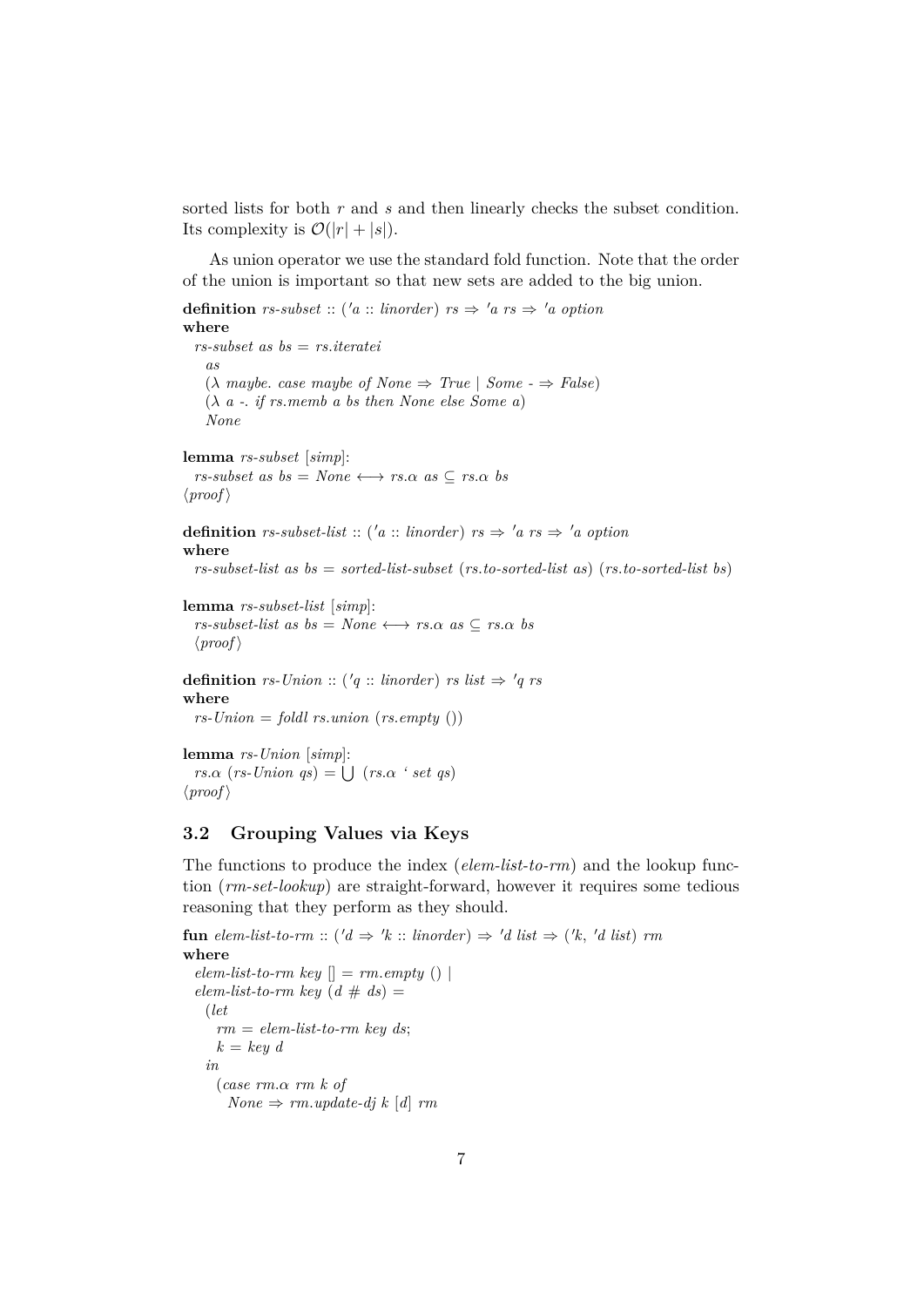| *Some data*  $\Rightarrow$  *rm.update*  $k$  (*d*  $\#$  *data*) *rm*))

**definition**  $rm-set-lookup$   $rm = (\lambda \ a.$  (*case rm.a rm a of None*  $\Rightarrow$  [] | *Some rules*  $\Rightarrow$  *rules*))

```
lemma rm-to-list-empty [simp]:
 rm. to-list (rm. empty () =\langle proof \rangle
```

```
locale rm-set =
  fixes rm :: ('k :: linorder, 'd list) rmand key :: 'd \Rightarrow 'kand data :: 'd set
  assumes rm-set-lookup: \bigwedge k. set (rm-set-lookup: <math>rm k</math>) = {<math>d \in data</math>. key <math>d = k</math>}begin
```

```
lemma data-lookup:
```

```
data = \bigcup {set (rm-set-lookup rm k) | k. True} (is - = ?R)
\langle proof \rangle
```
**lemma** *finite-data*: *finite data*  $\langle proof \rangle$ 

**end**

**interpretation** *elem-list-to-rm*: *rm-set elem-list-to-rm key ds key set ds*  $\langle proof \rangle$ 

**end**

# <span id="page-7-0"></span>**4 Closure Computation via Red Black Trees**

**theory** *Transitive-Closure-RBT-Impl* **imports** *Transitive-Closure-Impl RBT-Map-Set-Extension*

**begin**

We provide two algorithms to compute the reflexive transitive closure which internally work on red black trees. Therefore, the carrier has to be linear ordered. The first one (*rtrancl-rbt-impl*) computes the closure on demand for a given set of initial states. The second one (*memo-rbt-rtrancl*) precomputes the closure for each individual state, stores the results, and then only does a look-up.

For the transitive closure there are the corresponding algorithms *trancl-rbt-impl* and *memo-rbt-trancl*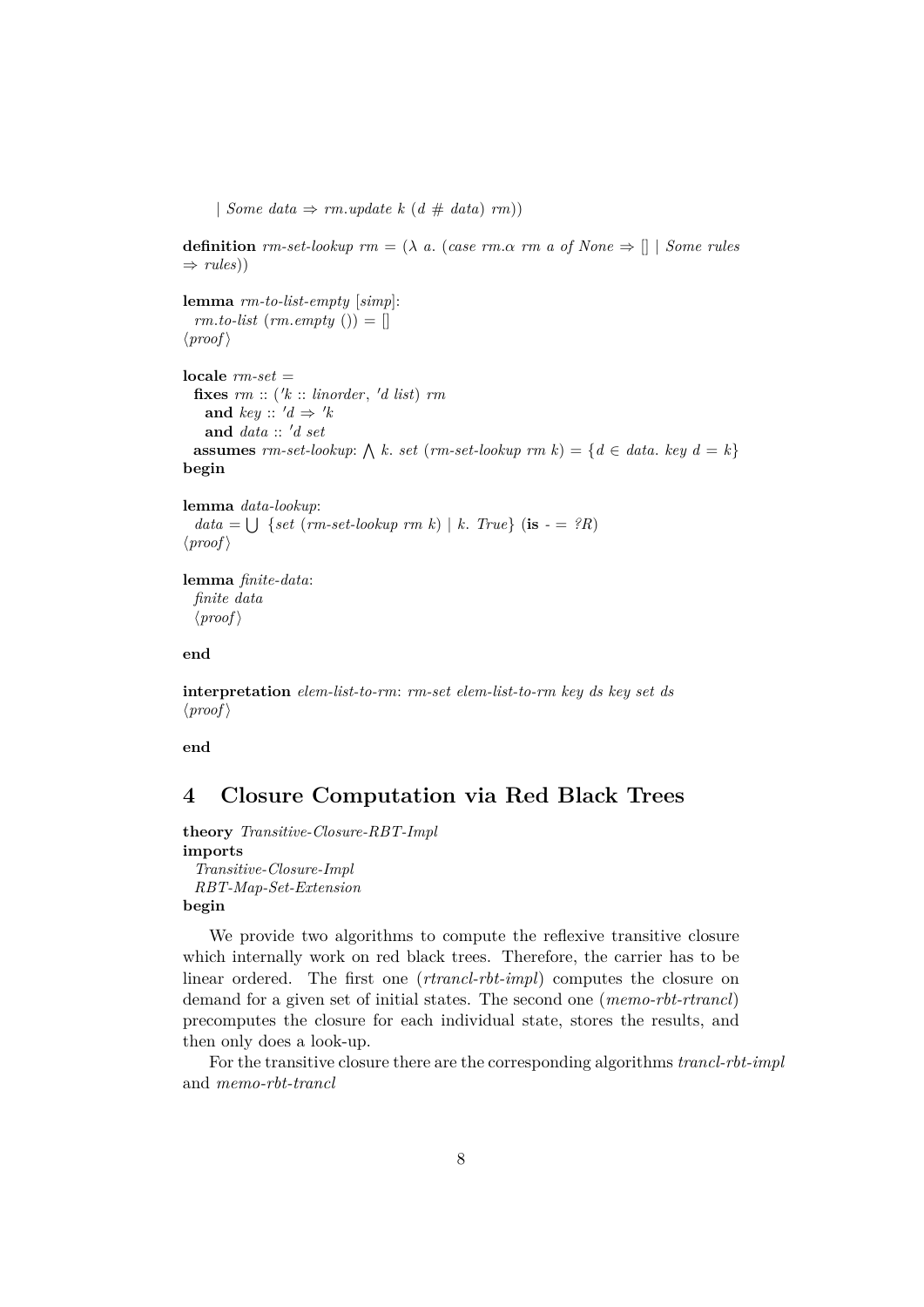### <span id="page-8-0"></span>**4.1 Computing Closures from Sets On-The-Fly**

The algorithms are based on the generic algorithms *rtrancl-impl* and *trancl-impl* using red black trees. To compute the successors efficiently, all successors of a state are collected and stored in a red black tree map by using *elem-list-to-rm*. Then, to lift the successor relation for single states to lists of states, all results are united using *rs-Union*. The rest is standard.

**interpretation**  $set$ -access  $\lambda$  as bs. *rs*.*union* bs (*rs*.*from-list as*) *rs*. $\alpha$  *rs*.*memb rs.empty* ()

 $\langle proof \rangle$ 

**abbreviation**  $rm-succ :: ('a :: linorder \times 'a) list \Rightarrow 'a list \Rightarrow 'a list$ **where**

 $r_{\textit{r}} = \sum_{i=1}^{n} (r_i - r_i)$  *r*  $i \in \mathbb{Z}$  *r*  $i \in \mathbb{Z}$  *r*  $i \in \mathbb{Z}$  *r*  $i \in \mathbb{Z}$  *r*  $i \in \mathbb{Z}$  *r*  $i \in \mathbb{Z}$  *r*  $i \in \mathbb{Z}$  *r*  $i \in \mathbb{Z}$  *r*  $i \in \mathbb{Z}$  *r*  $i \in \mathbb{Z}$  *r*  $i \in \mathbb{Z}$  *r*  $i \in \mathbb{Z}$ 

(λ *as*. *rs*.*to-list* (*rs-Union* (*map* (λ *a*. *rs*.*from-list* (*map snd* (*rm-set-lookup rm a*))) *as*))))

**definition** *rtrancl-rbt-impl* :: ('*a* :: *linorder*  $\times$  '*a*) *list*  $\Rightarrow$  '*a list*  $\Rightarrow$  '*a rs* **where** *rtrancl-rbt-impl* = *rtrancl-impl rm-succ*

(λ *as bs*. *rs*.*union bs* (*rs*.*from-list as*)) *rs*.*memb* (*rs*.*empty* ())

**definition** *trancl-rbt-impl* :: ('*a* :: *linorder*  $\times$  '*a*) *list*  $\Rightarrow$  '*a list*  $\Rightarrow$  '*a rs* **where**

*trancl-rbt-impl* = *trancl-impl rm-succ* (λ *as bs*. *rs*.*union bs* (*rs*.*from-list as*)) *rs*.*memb* (*rs*.*empty* ())

**lemma** *rtrancl-rbt-impl*:

*rs*. $\alpha$  (*rtrancl-rbt-impl r as*) = { $b$ .  $\exists$  *a*  $\in$  *set as*. (*a*,*b*)  $\in$  (*set r*)<sup>\*</sup>}  $\langle proof \rangle$ 

```
lemma trancl-rbt-impl:
  rs.\alpha (trancl-rbt-impl r as) = {b. \exists a \in set as. (a,b) \in (set \ r)^+}
  \langle proof \rangle
```
### <span id="page-8-1"></span>**4.2 Precomputing Closures for Single States**

Storing all relevant entries is done by mapping all left-hand sides of the relation to their closure. Since we assume a linear order on the carrier, for the lookup we can use maps that are implemented as red black trees.

**definition** memo-rbt-rtrancl :: ('a :: *linorder*  $\times$  'a) *list*  $\Rightarrow$  ('a  $\Rightarrow$  'a rs) **where** *memo-rbt-rtrancl r* = (*let*  $tr = \,r$ *trancl-rbt-impl r*;  $rm = rm.to-map$   $(map \ (\lambda \ a. \ (a, tr \ [a]))$   $((rs.to-list \ o \ rs.from-list \ o \ map \ fst))$ *r*)) *in*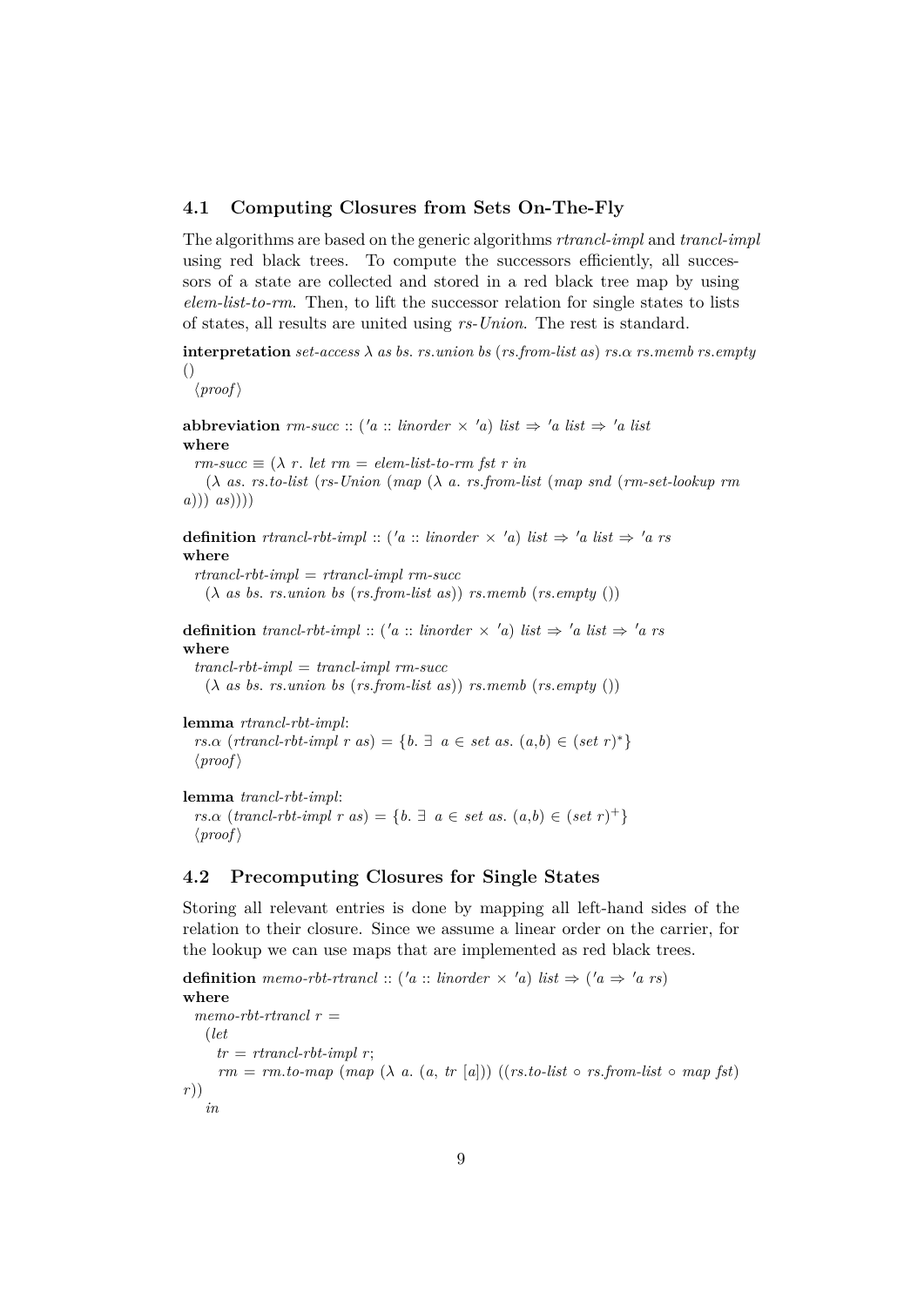```
(λa. case rm.lookup a rm of
        None \Rightarrow rs. from-list [a]| Some as \Rightarrow as))
lemma memo-rbt-rtrancl:
  rs.\alpha (memo-rbt-rtrancl r a) = {b. (a, b) \in (set r)<sup>*</sup>} (is ?l = ?r)
\langle proof \rangledefinition memo-rbt-trancl :: ('a :: linorder \times 'a) list \Rightarrow ('a \Rightarrow 'a rs)
where
  memo-rbt-trancl r =
    (let
      tr = \text{trancl-rbt-impl } r;rm = rm.to-map (map (\lambda a. (a, tr [a])) ((rs.to-list \circ rs. from-list \circ map fst))r))
    in (λ a.
     (case rm.lookup a rm of
       None \Rightarrow rs. \emptyset ()
     (Some\ as \Rightarrow as))lemma memo-rbt-trancl:
```

```
rs.\alpha (memo-rbt-trancl r a) = {b. (a, b) \in (set r)<sup>+</sup>} (is ?l = ?r)
\langle proof \rangle
```
**end**

# <span id="page-9-0"></span>**5 Computing Images of Finite Transitive Closures**

**theory** *Finite-Transitive-Closure-Simprocs* **imports** *Transitive-Closure-List-Impl* **begin**

**lemma** *rtrancl-Image-eq*: **assumes**  $r = set r'$  and  $x = set x'$ shows  $r^*$  " $x = set (rtrancl-list-impl r' x')$  $\langle proof \rangle$ 

**lemma** *trancl-Image-eq*: **assumes**  $r = set r'$  **and**  $x = set x'$ shows  $r^+$  "  $x = set$  (*trancl-list-impl*  $r'$   $x'$ )  $\langle proof \rangle$ 

## <span id="page-9-1"></span>**5.1 A Simproc for Computing the Images of Finite Transitive Closures**

 $\langle ML\rangle$